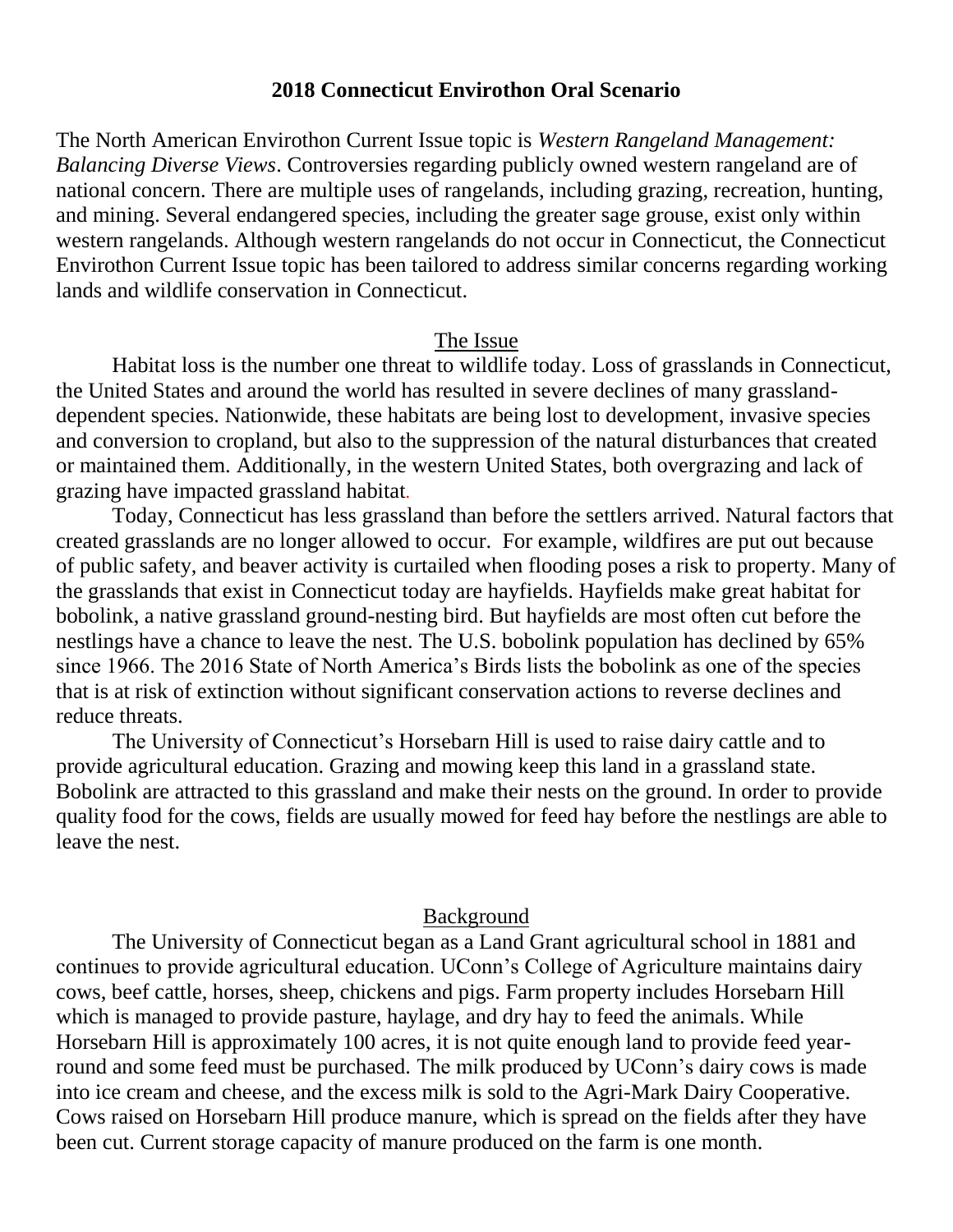Large grasslands are attractive to a variety of grassland birds. For example, grasshopper sparrows and upland sandpipers require grasslands of 100 acres or more. Other species such as bobolink and eastern meadowlark are attracted to grasslands of this size but require a minimum of 10 or 20 acres, respectively. Bobolink can be found in both flat grasslands and in hilly grasslands. If a hill is present, these birds will nest near the top and on the slope, but not at the bottom. At Horsebarn Hill, cattle are put out to pasture in May and are grazed in one paddock before moving on to the next. The cool-season grass is ready to be cut for haylage by June  $1<sup>st</sup>$ . By June 1<sup>st</sup> there are bobolink nests on the ground. If the grass is cut where the bobolink are nesting, they cannot reproduce.

As a large open space, Horsebarn Hill is also used by people for recreation. Trails bring hikers along the top of Horsebarn Hill, and group events – yoga, eclipse watching, etc. – have occurred on the hill. Hikers walking off the trail, and dogs off leash drive bobolink away from the nests. Dogs off leash can kill the chicks and sometimes the adults who are trying to defend the nests.

Other grasslands that contain bobolink populations in Connecticut include Topsmead State Forest in Litchfield and Pomfret Audubon in Pomfret. The grasslands at Topsmead State Forest contain the largest bobolink population in the state. A local farmer leases these fields and uses them for hay.

## Your Assignment

Prepare a plan for Horsebarn Hill that (1) provides for the needs of the farm operation and still (2) allows bobolink chicks enough time to fledge (leave the nest) and (3) provides for recreation in a manner that is low impact to the farm and to grassland birds. Your plan should represent a balance between the cost and benefits to the farm operation and the conservation of bobolink habitat.

You will present your plan to the Horsebarn Hill Stakeholder Committee which represents (1) the UConn farm manager who runs the farm, (2) a member of a local birding group whose members want to see the bobolink have a chance to reproduce, and (3) the Dean of the College of Agriculture, Health and Natural Resources who wants to provide recreational opportunites for the community while protecting soil and water quality of the pastures. Your plan should describe management practices to be implemented that provide for the needs of the farm operation while allowing bobolink to nest successfully.

Understanding how different farming practices can affect bobolink populations is important. Be prepared to consider the following: How do farming operations at Topsmead differ from those at Horsebarn Hill? How do the needs of this farmer differ from the needs of the farm at Horsebarn Hill? How do ownership and goals differ between Horsebarn Hill, Topsmead State Forest and Pomfret Audubon?

❖ Maps and further information are on ctenvirothon.org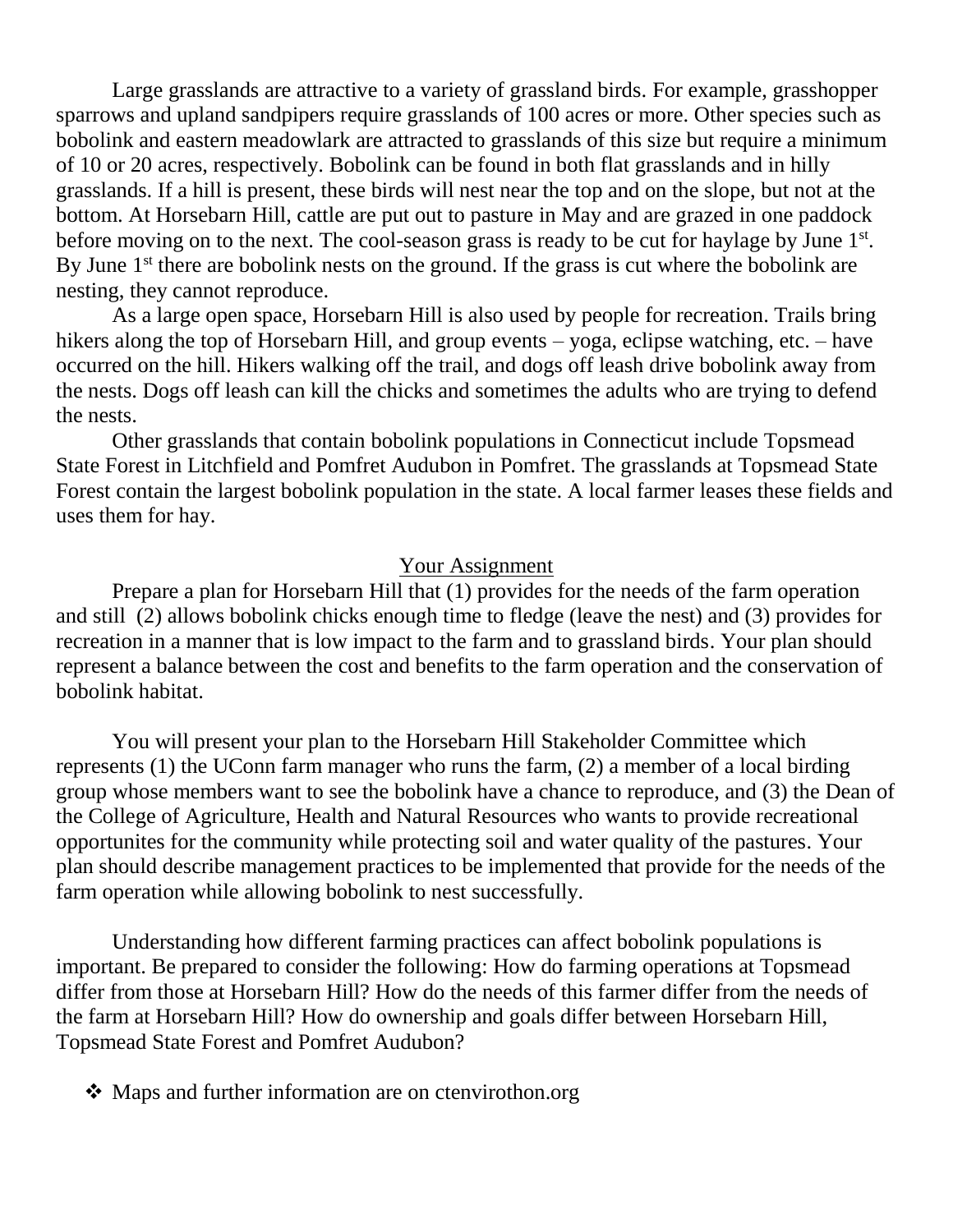Please be sure to address the following in your presentation:

- 1. Bobolink
	- a. What is the range (geographic distribution) of the bobolink?
	- b. Describe the habitat needs of bobolink. Is there a minimum patch size for bobolink habitat?
	- c. Give a description of the kinds of threats and pressures (limiting factors) that have put bobolink at risk.
	- d. What other species breed in bobolink habitat?
	- e. Describe management practices that support grassland ground-nesting birds like bobolink.
	- f. Although grazing and hay production create habitat for bobolink and other grassland birds, how do these practices impact bobolink and other ground-nesting birds and other wildlife.
- 2. Horsebarn Hill (refer to Dr. Jack Clausen's PowerPoint online)
	- a. Describe the current goals and objectives of the management of Horsebarn Hill.
	- b. Describe the natural resources, including current habitat conditions, of Horsebarn Hill.
	- c. Give an assessment of the suitability of the property for management of bobolinks.
	- d. Identify the site on Horsebarn Hill where bobolink choose to nest and explain why they choose this site.
	- e. Identify how manure application affects water quality.
	- f. Identify how management of pastures and hay fields affect water quality.
	- g. Identify how management of pastures and hay fields affect soil health.
	- h. Identify other uses of Horsebarn Hill and how they impact bobolink.
	- i. What would happen to Horsebarn Hill if it was no longer being farmed?
	- 3. Proposed actions.
		- a. Describe management practices that would improve conditions for bobolink.
		- b. What are the tradeoffs that would be made by the farmer in order to improve conditions for bobolink?
		- c. Evaluate the likelihood of the success of your proposal.
		- d. How can recreational users be encouraged to use Horsebarn Hill in a manner that protects the resources including bobolink habitat?
		- e. Identify organizations that provide information and assistance to agricultural landowners to implement conservation practices on their land.